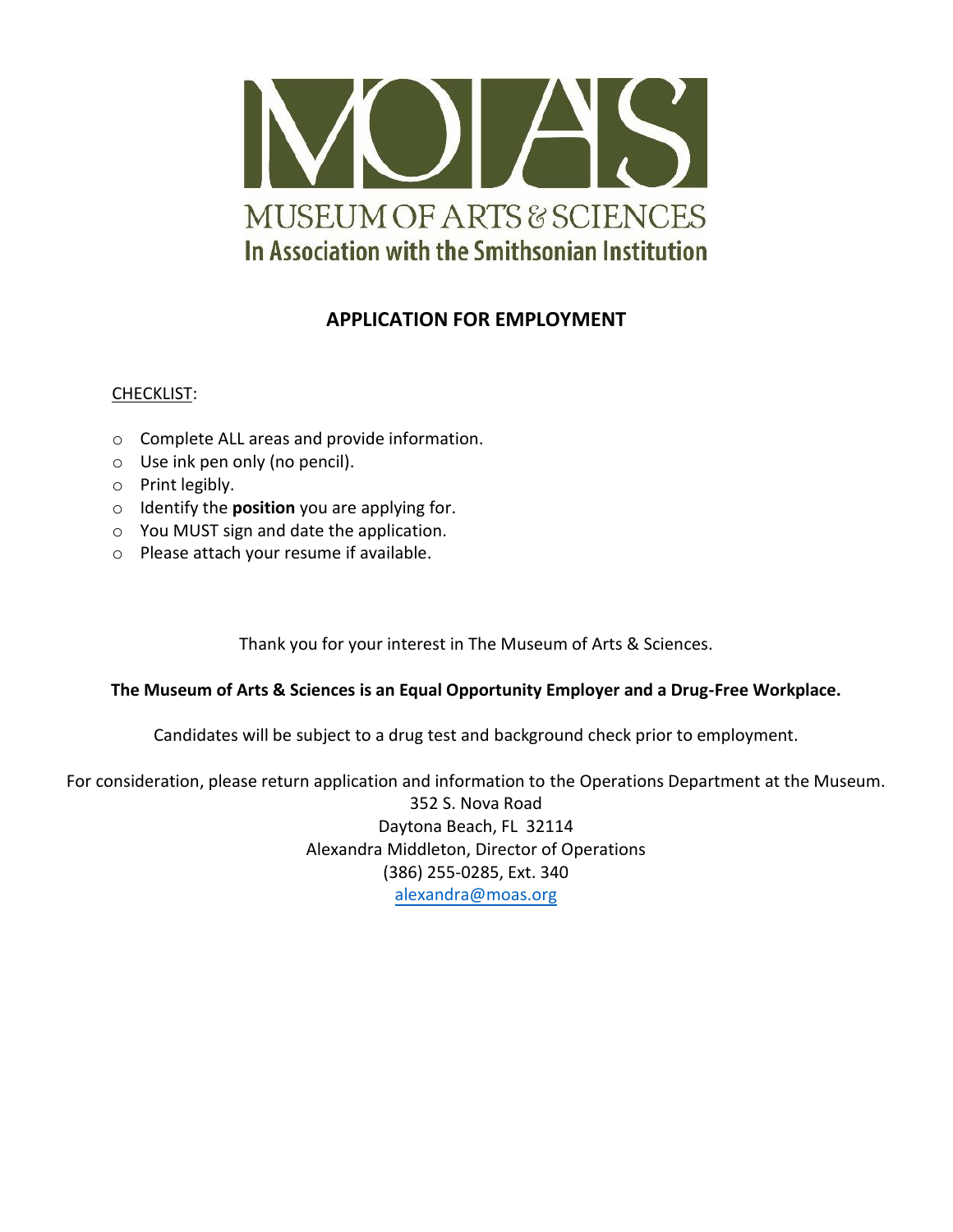

#### **APPLICATION FOR EMPLOYMENT**

The Museum of Arts and Sciences is an Equal Opportunity Employer and a Drug Free Workplace.

|                                                         | Resume Attached:<br>YES / NO                                                                                                                                                                                                           |
|---------------------------------------------------------|----------------------------------------------------------------------------------------------------------------------------------------------------------------------------------------------------------------------------------------|
|                                                         |                                                                                                                                                                                                                                        |
|                                                         |                                                                                                                                                                                                                                        |
|                                                         |                                                                                                                                                                                                                                        |
| <b>EXPERIENCE</b> (please list most current job first): |                                                                                                                                                                                                                                        |
| Dates Employed: From ___ / ___ To ___ / ___             | Position: New York Position of the Contract of the Contract of the Contract of the Contract of the Contract of the Contract of the Contract of the Contract of the Contract of the Contract of the Contract of the Contract of         |
|                                                         |                                                                                                                                                                                                                                        |
|                                                         |                                                                                                                                                                                                                                        |
|                                                         | Reason for Leaving:<br><u> and the contract of the contract of the contract of the contract of the contract of the contract of the contract of the contract of the contract of the contract of the contract of the contract of the</u> |
| Dates Employed: From ____ / ____ To ____ / ____         |                                                                                                                                                                                                                                        |
|                                                         |                                                                                                                                                                                                                                        |
|                                                         |                                                                                                                                                                                                                                        |
|                                                         |                                                                                                                                                                                                                                        |
| Dates Employed: From ____ / ____ To ____ / ____         |                                                                                                                                                                                                                                        |
|                                                         |                                                                                                                                                                                                                                        |
|                                                         |                                                                                                                                                                                                                                        |
|                                                         | Reason for Leaving: 1999. The Contract of the Contract of the Contract of the Contract of the Contract of the Contract of the Contract of the Contract of the Contract of the Contract of the Contract of the Contract of the          |
| From ___ / ____ To ____ / ___<br><b>Dates Employed:</b> |                                                                                                                                                                                                                                        |
|                                                         |                                                                                                                                                                                                                                        |
|                                                         |                                                                                                                                                                                                                                        |
|                                                         | Reason for Leaving:<br><u> </u>                                                                                                                                                                                                        |